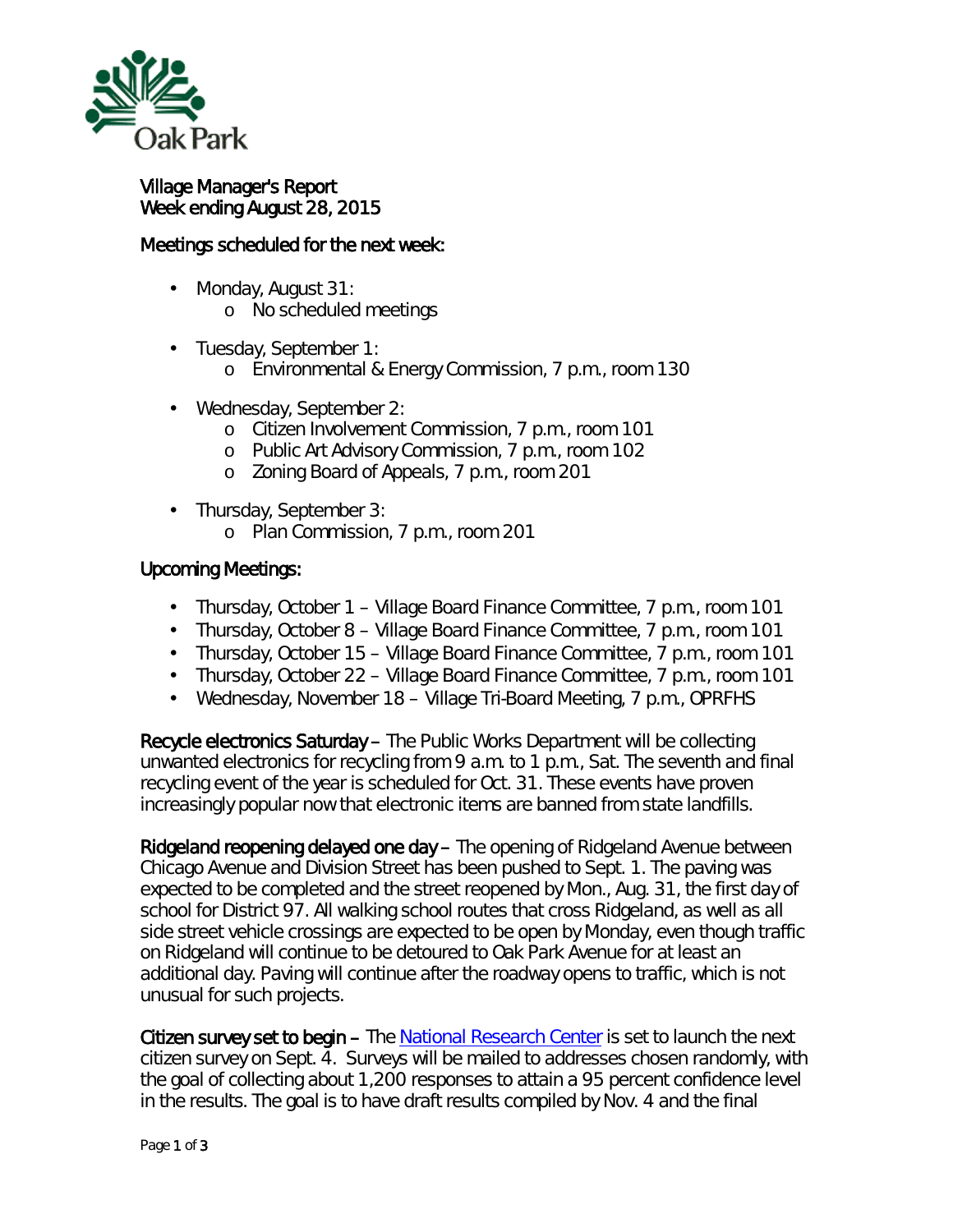results available by Nov. 20. [Results of these past surveys are posted on the Village](http://www.oak-park.us/your-government/village-manager/community-surveys)  [website.](http://www.oak-park.us/your-government/village-manager/community-surveys)

Post Office to celebrate 80 years Saturday - Tours of Lake Street Post Office will highlight customer appreciation day from 10 a.m. to 2 p.m., Sat. as part of the facility's 80th anniversary. In addition to tours, the event also will include refreshments and giveaways, and offer a special pictorial anniversary postmark.

Stepped up traffic enforcement underway – Oak Park Police have joined law enforcement agencies across the state in a special traffic enforcement effort targeting impaired motorists during the Labor Day holiday period. The increased enforcement effort is part of the [Drive Sober or Get Pulled Over](http://www.nhtsa.gov/drivesober/) campaign that targets drivers under the influence of alcohol or other drugs. Additional officers will be on patrol through Sept. 7. They also will be checking for drivers and passengers not wearing seatbelts as required by state law. More information on the campaign is included in a news story [posted on the Village website.](http://www.oak-park.us/news/police-plan-labor-day-drunk-driving-crackdown)

New historic district efforts advance – Per its 2015 work plan, the Historic Preservation Commission is gathering public input on the possibility of creating a new *Hulbert Houses Historic District*. An informational brochure explaining the benefits of local and national designations was mailed in April to all property owners within the proposed district boundaries. In addition, 65 neighborhood residents attended public forums in April and May. Residents of the area, which encompasses the 500 through 800 blocks of Clinton and South Kenilworth avenues, will be surveyed by mail within the next week to gauge their views on the effort. The HPC expects to present the survey results and seek direction from the Village Board in October.

Outdoor sculpture walk winding down – Next week will be the final one for this year's outdoor sculpture walk, which is scheduled to end on Sept. 7. Twelve pieces of touchable art are displayed along a walkable five-block stretch of Chicago Avenue between Ridgeland Avenue and Austin Boulevard. A brochure for a self-guided walking tour is available at [www.oak-park.us/sculpturewalk](http://www.oak-park.us/our-community/special-events/sculpture-walk) as well as the libraries, area businesses along the route and the Oak Park Visitors' Center.

Arrests solve string of recent burglaries – Oak Park Police have arrested two Chicago men for their alleged roles in 17 daytime burglaries here in June and July. The burglaries occurred in Oak Park's older, multi-unit buildings with open and accessible rear stairwells or unsecured vestibule doors. Police tracked down the two men, both of whom were on parole for burglary, after physical evidence connected them to the crimes. More information is included in a news story [posted on the Village website.](http://www.oak-park.us/news/arrests-made-after-two-month-burglary-spree)

Capital improvements – Crews are working hard to ensure projects near schools are completed by Monday when classes are scheduled to begin for District 97 students. The sewer project has been completed and repaving is nearing completion on Harvey Avenue by Whittier Elementary School. Contractors also are pushing to finish repaving Kenilworth Avenue near Holmes Elementary School before Monday, but at least the binder course should be in place. Pavement patching also continued this week and microsurfacing began on various streets in the community. All alleys improved this year should be open to traffic by Wednesday of next week. Work is well underway on the four local streets being resurfaced during the season's first project